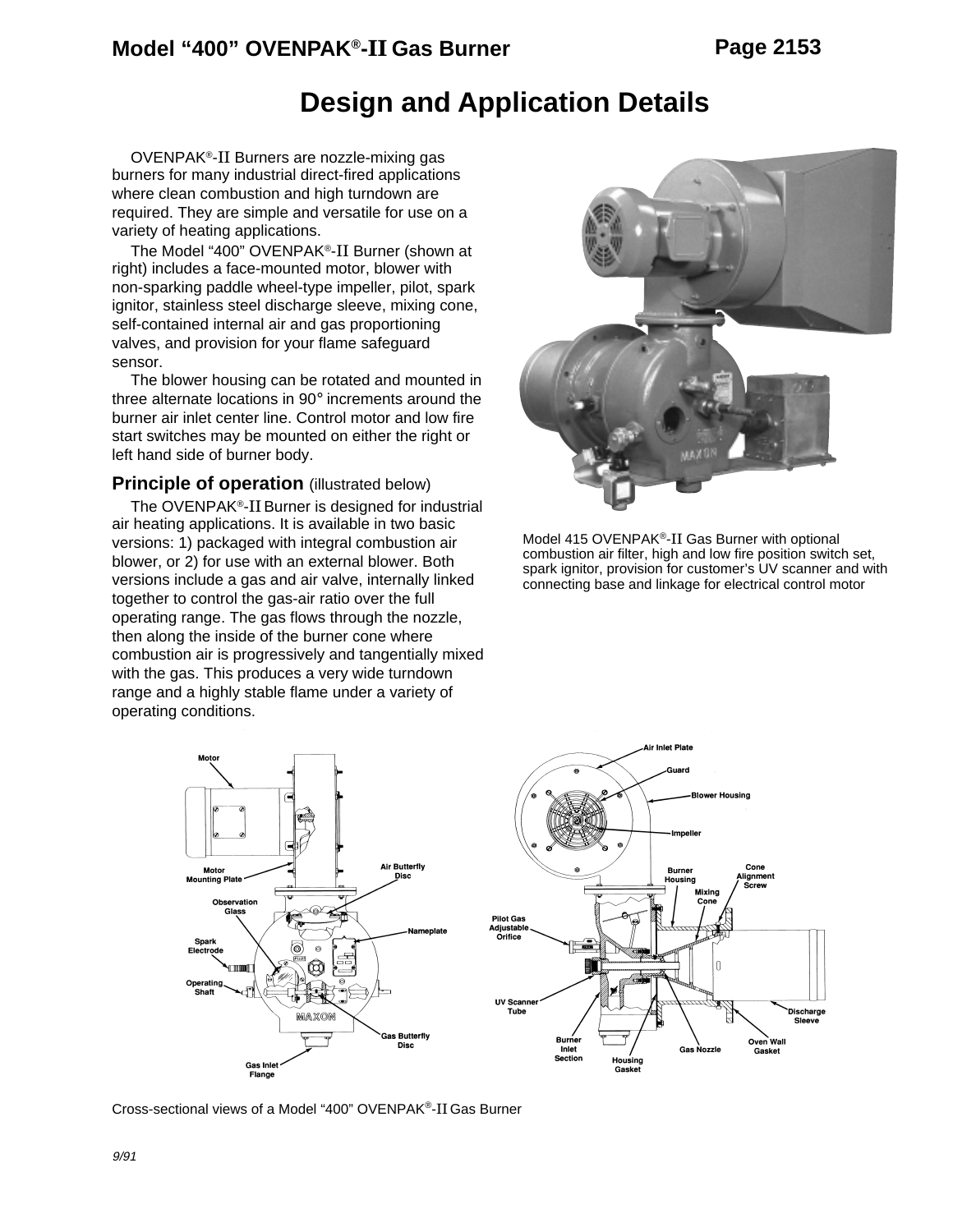# **Design and Application Details**

Model "EB" (external blower) OVENPAK®-II Burners (shown in photos), like all OVENPAK® Burner assemblies, are designed to deliver heat through a patented mixing cone and stainless steel sleeve.

Flanged burner body design on all OVENPAK® Burner assemblies simplifies mounting and installation on your application. Burner can be installed in any position that does not conflict with your control motor or flame detector requirements.

Minimal torque requirements permit use of most electric or air operators in conjunction with the optional (Maxon supplied) connecting base and linkage assemblies.



View into metallic cone of Model EB-3 OVENPAK®-II Burner, arranged for external blower source, with connecting base and linkage assembly to adapt customer's automatic control motor, and optional low fire start switch arrangement. Inlet air piping uses flexible connector set.

Model EB-3 OVENPAK®-II Burner with large viewing port, spark ignitor, standard pilot gas adjustable orifice, optional low fire start switch arrangement, and connecting base and linkage for mounting customer's control motor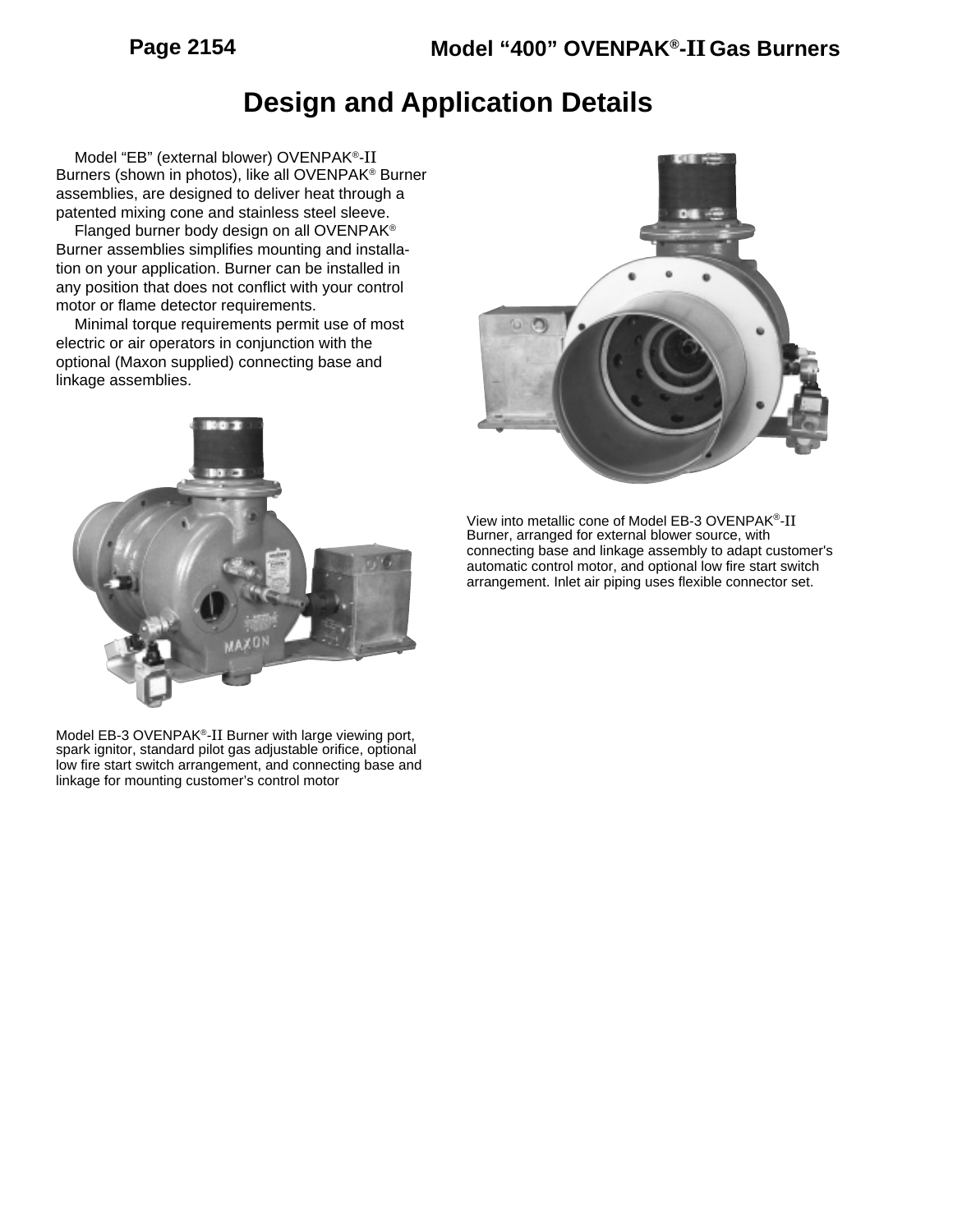### **Capacities and Specifications**

**Standard Model "400" OVENPAK®-II Burner** includes a combustion air blower with face-mounted motor.

Maximum capacity of Model "400" OVENPAK®-II Burner is affected by the static pressure within the combustion chamber. Data shown assumes firing in the open, or into an airstream with enough oxygen to complete the combustion process. If burner is fired into an oxygen-starved chamber or airstream, capacities may be reduced as much as 25-30%. Do not attempt to operate beyond the duct static pressure range shown. For higher back pressure applications, select from Model "EB" OVENPAK®-II Burner options.

**All gas pressures are differential pressures** and are measured at the gas pressure test connection on the backplate of each OVENPAK®-II Burner. Differential pressures shown are approximate.

#### **Motor Voltages Available (60 Hz & 50Hz)**

|                                  |      | 60                      | 115/208-         | $208 -$               | 575/3/60 |
|----------------------------------|------|-------------------------|------------------|-----------------------|----------|
| <b>Horsepower</b>                | Type | <b>Hz</b>               |                  | 230/1/60 230/460/3/60 |          |
|                                  |      | 50<br>$Hz$ [1]          | 190-<br>200/1/50 | 380-415/3/50 500/3/50 |          |
| 1/3                              |      | <b>Totally Enclosed</b> |                  |                       |          |
| $3/4$ & 1                        |      | <b>Totally Enclosed</b> |                  |                       |          |
| 1-1/2, 2, & 3   Totally Enclosed |      |                         | Not<br>Available |                       | x        |

[1] Possible net extra cost

**For operation on 50 Hz**, reduce OVENPAK®-II Burner capacities by 83% and pressures to 70% of those shown.

| <b>OVENPAK<sup>®</sup>-II Burner Model</b>                          |                | 405             | 408            | 415   | 425                | 435                 | 445        | 456        | 470        | 487              |       |       |       |
|---------------------------------------------------------------------|----------------|-----------------|----------------|-------|--------------------|---------------------|------------|------------|------------|------------------|-------|-------|-------|
|                                                                     |                |                 |                |       |                    |                     |            |            |            |                  |       |       |       |
| <b>Motor</b>                                                        |                | Horsepower:     | 1/3<br>56C     | 1/3   | 1/3                | 3/4                 | 3/4        | 1          | $1 - 1/2$  | 2                | 3     |       |       |
| <b>Specification</b>                                                |                | Frame Number:   |                | 56C   | 56C                | 56C                 | 56C        | 56C        | 143TC      | 145TC            | 145TC |       |       |
|                                                                     |                | $-5.0$ to       | 550            | 880   | 1650               | 2750                | 3850       | 5175       | 6400       | 8050             | 10060 |       |       |
|                                                                     |                | $-0.5"$ wc      | 2.8"           | 3.4'' | 1.7''              | 2.7''               | 2.2''      | 3.4''      | 3.6''      | 3.7''            | 4.6'' |       |       |
|                                                                     |                | $±0"$ wc        | 500            | 800   | 1500               | 2500                | 3500       | 4500       | 5600       | 7000             | 8700  |       |       |
|                                                                     |                |                 | 2.3''          | 2.8'' | 1.4''              | 2.2"                | 1.8''      | 2.6''      | 2.8''      | 2.8''            | 3.4'' |       |       |
|                                                                     |                | $+1.0"$ wc      | 475            | 760   | 1425               | 2375                | 3325       | 4280       | 5340       | 6570             | 8400  |       |       |
| <b>Maximum</b>                                                      |                |                 | 2.1''          | 2.6'' | 1.3''              | 20''                | 1.6''      | 23''       | 2.3''      | 2.5''            | 3.2'' |       |       |
| <b>Capacities</b>                                                   |                |                 | 450            | 720   | 1350               | 2250                | 3150       | 4125       | 5200       | 6300             | 8200  |       |       |
| (1000's Btu/hr)                                                     | <b>Duct</b>    | $+2.0"$ wc      | 1.9''          | 2.3'' | 1.1''              | 1.8''               | 1.4''      | 2.2''      | 2.4"       | 2.3''            | 3.0'' |       |       |
| with Natural Gas                                                    | <b>Statics</b> | $+3.0"$ wc      | $---$          |       | ---                |                     | ---        |            | 5000       | 5500             | 7500  |       |       |
| Pressures                                                           |                |                 |                |       |                    | ---                 |            | ---        | 2.2"       | 1.7''            | 2.5'' |       |       |
| ("wc)                                                               |                | $+4.0"$ wc      | ---            | ---   | ---                | ---                 | $- - -$    | ---        | 4600       | 5000             | 6200  |       |       |
|                                                                     |                |                 |                |       |                    |                     |            |            |            |                  | 1.9'' | 1.4'' | 1.7'' |
|                                                                     |                | $+5.0"$ wc      | ---            | ---   | ---                | ---                 | $--$       | ---        | 4100       | 4500             | 5500  |       |       |
|                                                                     |                |                 |                |       |                    |                     |            |            | 1.5''      | 1.2''            | 1.4'' |       |       |
|                                                                     |                | $+6.0"$ wc      | $---$          | ---   | ---                | ---                 | ---        | ---        | ---        | 3500             | 5000  |       |       |
|                                                                     |                |                 |                |       |                    |                     |            |            |            | 0.7''            | 1.1'' |       |       |
| <b>Minimum Capacities</b>                                           |                | Main plus pilot |                | 15    | 37                 | 60                  | 87         | 110        | 125        | 150              | 175   |       |       |
| (1000's Btu/hr)                                                     | Pilot only     |                 |                | 10    | 20                 | 35                  | 45         | 90         | 105        | 115              | 117   |       |       |
| Required natural gas differential pressure to<br>burner inlet ("wc) |                | 2.8             | 3.3            | 3.0   | 2.4                | 2.7                 | 3.5        | 5.1        | 5.2        | 7.6              |       |       |       |
| Approximate flame length in still air                               |                |                 | $1/2$ to 1 ft. |       | 2-1/2 to 3-1/2 ft. | $3-1/2$ to<br>5 ft. | 4 to 6 ft. | 5 to 7 ft. | 6 to 8 ft. | 8 to<br>$10$ ft. |       |       |       |

#### **Capacities and Operating Data**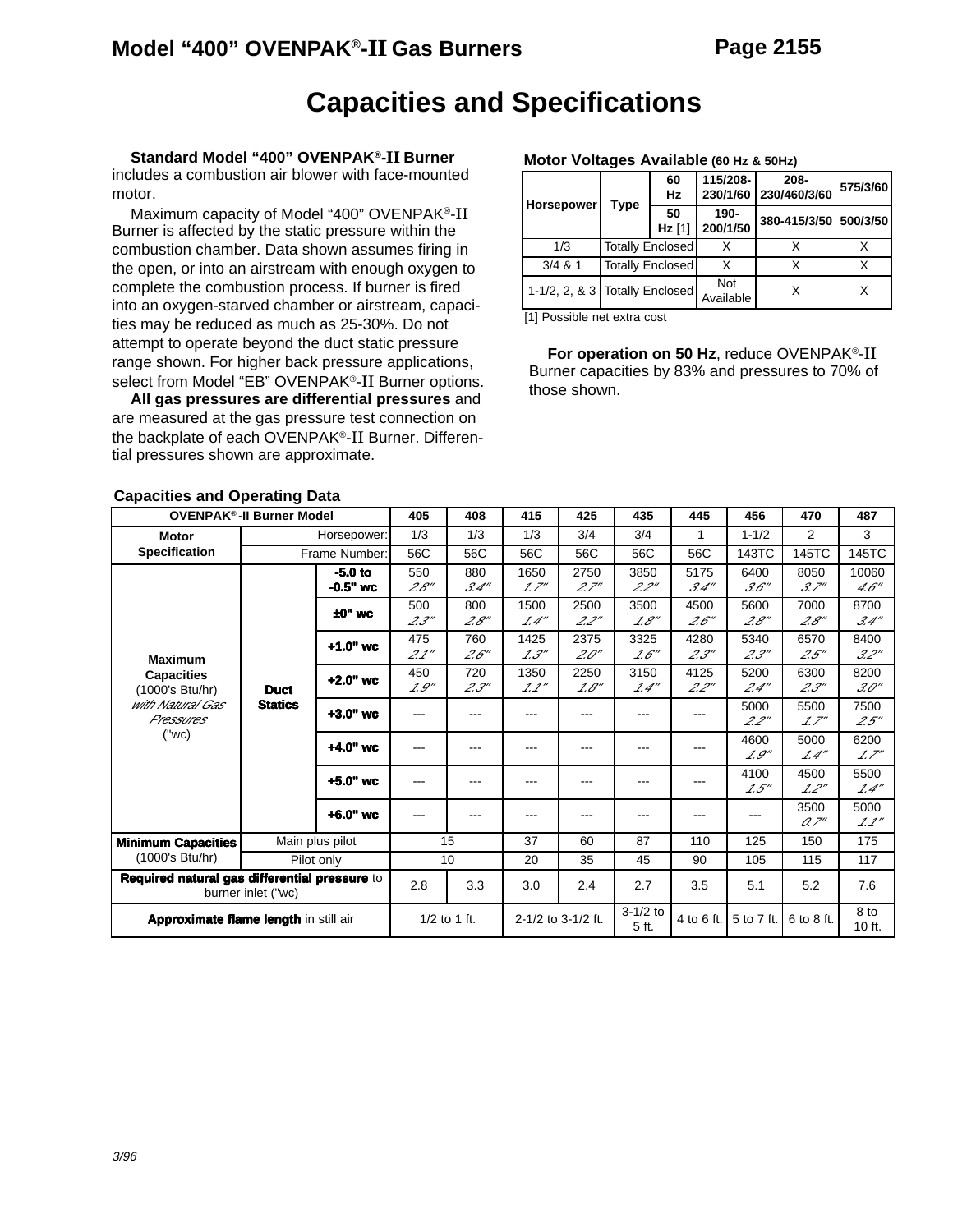# **Capacities and Specifications External Blower (EB) versions**

|                                              | <b>Combustion</b><br>and Cooling Air      | Differential Air Pressure ("wc) | 3                                        | 4   | 5   | 6   | 8   | 9   | 10  | 11   |
|----------------------------------------------|-------------------------------------------|---------------------------------|------------------------------------------|-----|-----|-----|-----|-----|-----|------|
|                                              | Required                                  | Volume (SCFM)                   | 150                                      | 170 | 190 | 210 | 240 | 255 | 270 | 280  |
|                                              |                                           | <b>Maximum Capacity</b>         | 460                                      | 580 | 715 | 780 | 870 | 910 | 960 | 1000 |
| <b>EB-1</b><br><b>OVENPAK<sup>®</sup>-II</b> | <b>Heat Releases</b><br>(1000's Btu/hr)   | Minimum & pilot                 | 60                                       | 60  | 60  | 60  | 60  | 60  | 60  | 60   |
| <b>Burner</b>                                |                                           | Pilot only                      | 45                                       | 45  | 45  | 45  | 45  | 45  | 45  | 45   |
|                                              | <b>Natural Gas</b><br><b>Differential</b> | At burner inlet                 | 2.1                                      | 3.4 | 5.1 | 6.1 | 7.6 | 8.3 | 9.2 | 10.0 |
|                                              | <b>Pressures ("wc)</b>                    | At burner gas test connection   | 2.0                                      | 3.1 | 4.7 | 5.6 | 7.0 | 7.6 | 8.5 | 9.2  |
|                                              | <b>Flame Lengths</b>                      | In still air                    | 4" to 15" beyond end of discharge sleeve |     |     |     |     |     |     |      |
|                                              |                                           |                                 |                                          |     |     |     |     |     |     |      |

|                                              | <b>Combustion</b><br>and Cooling Air      | Differential Air Pressure ("wc) |                                           | 4   | 5    | 6    | 8    | 9    | 10   | 11   |
|----------------------------------------------|-------------------------------------------|---------------------------------|-------------------------------------------|-----|------|------|------|------|------|------|
|                                              | <b>Required</b>                           | Volume (SCFM)                   | 220                                       | 250 | 280  | 310  | 355  | 375  | 395  | 415  |
|                                              |                                           | <b>Maximum Capacity</b>         | 750                                       | 980 | 1200 | 1330 | 1450 | 1500 | 1550 | 1600 |
| <b>EB-2</b><br><b>OVENPAK<sup>®</sup>-II</b> | <b>Heat Releases</b><br>(1000's Btu/hr)   | Minimum & pilot                 | 60                                        | 60  | 60   | 60   | 70   | 70   | 75   | 80   |
| <b>Burner</b>                                |                                           | Pilot only                      | 25                                        | 25  | 25   | 25   | 30   | 30   | 35   | 35   |
|                                              | <b>Natural Gas</b><br><b>Differential</b> | At burner inlet                 | 3                                         | 5.2 | 7.8  | 9.5  | 11.3 | 12.1 | 12.9 | 13.8 |
|                                              | <b>Pressures ("wc)</b>                    | At burner gas test connection   | 2.5                                       | 4.2 | 6.3  | 7.7  | 9.2  | 9.8  | 10.5 | 11.2 |
|                                              | <b>Flame Lengths</b>                      | In still air                    | 12" to 30" beyond end of discharge sleeve |     |      |      |      |      |      |      |

|                                         | <b>Combustion</b><br>and Cooling Air      | Differential Air Pressure ("wc) | າ                                          | 4    | 5    | 6    | 8    |      | 10   | 11   |
|-----------------------------------------|-------------------------------------------|---------------------------------|--------------------------------------------|------|------|------|------|------|------|------|
|                                         | <b>Required</b>                           | Volume (SCFM)                   | 350                                        | 405  | 455  | 495  | 575  | 615  | 650  | 675  |
|                                         |                                           | <b>Maximum Capacity</b>         | 1620                                       | 1900 | 2120 | 2320 | 2670 | 2840 | 3000 | 3150 |
| $EB-3$<br><b>OVENPAK<sup>®</sup>-II</b> | <b>Heat Releases</b><br>(1000's Btu/hr)   | Minimum & pilot                 | 90                                         | 95   | 105  | 115  | 130  | 140  | 150  | 155  |
| Burner                                  |                                           | Pilot only                      | 45                                         | 45   | 50   | 55   | 65   | 70   | 75   | 75   |
|                                         | <b>Natural Gas</b><br><b>Differential</b> | At burner inlet                 | 4.1                                        | 5.6  | 7.0  | 8.3  | 11.0 | 12.5 | 13.9 | 15.4 |
|                                         | Pressures ("wc)                           | At burner gas test connection   | 1.6                                        | 2.2  | 2.8  | 3.3  | 4.4  | 5.0  | 5.6  | 6.2  |
|                                         | <b>Flame Lengths</b>                      | In still air                    | 2 to 3 feet beyond end of discharge sleeve |      |      |      |      |      |      |      |

|                                              | <b>Combustion</b><br>and Cooling Air      | Differential Air Pressure ("wc) | 3                                                  | 4    | 5    | 6    | 8    | 9    | 10   | 11   |
|----------------------------------------------|-------------------------------------------|---------------------------------|----------------------------------------------------|------|------|------|------|------|------|------|
|                                              | Required                                  | Volume (SCFM)                   | 550                                                | 635  | 710  | 775  | 895  | 950  | 1000 | 1050 |
|                                              |                                           | <b>Maximum Capacity</b>         | 2320                                               | 2800 | 3230 | 3500 | 3950 | 4150 | 4330 | 4600 |
| <b>EB-4</b><br><b>OVENPAK<sup>®</sup>-II</b> | <b>Heat Releases</b><br>(1000's Btu/hr)   | Minimum & pilot                 | 100                                                | 115  | 130  | 140  | 160  | 170  | 180  | 190  |
| <b>Burner</b>                                |                                           | <b>Pilot only</b>               | 40                                                 | 40   | 40   | 45   | 50   | 55   | 55   | 60   |
|                                              | <b>Natural Gas</b><br><b>Differential</b> | At burner inlet                 | 2.5                                                | 3.7  | 4.9  | 5.8  | 7.4  | 8.1  | 8.8  | 10.0 |
|                                              | <b>Pressures ("wc)</b>                    | At burner gas test connection   | 1.9                                                | 2.8  | 3.7  | 4.3  | 5.5  | 6.1  | 6.6  | 7.5  |
|                                              | <b>Flame Lengths</b>                      | In still air                    | 2-1/2 to 3-1/2 feet beyond end of discharge sleeve |      |      |      |      |      |      |      |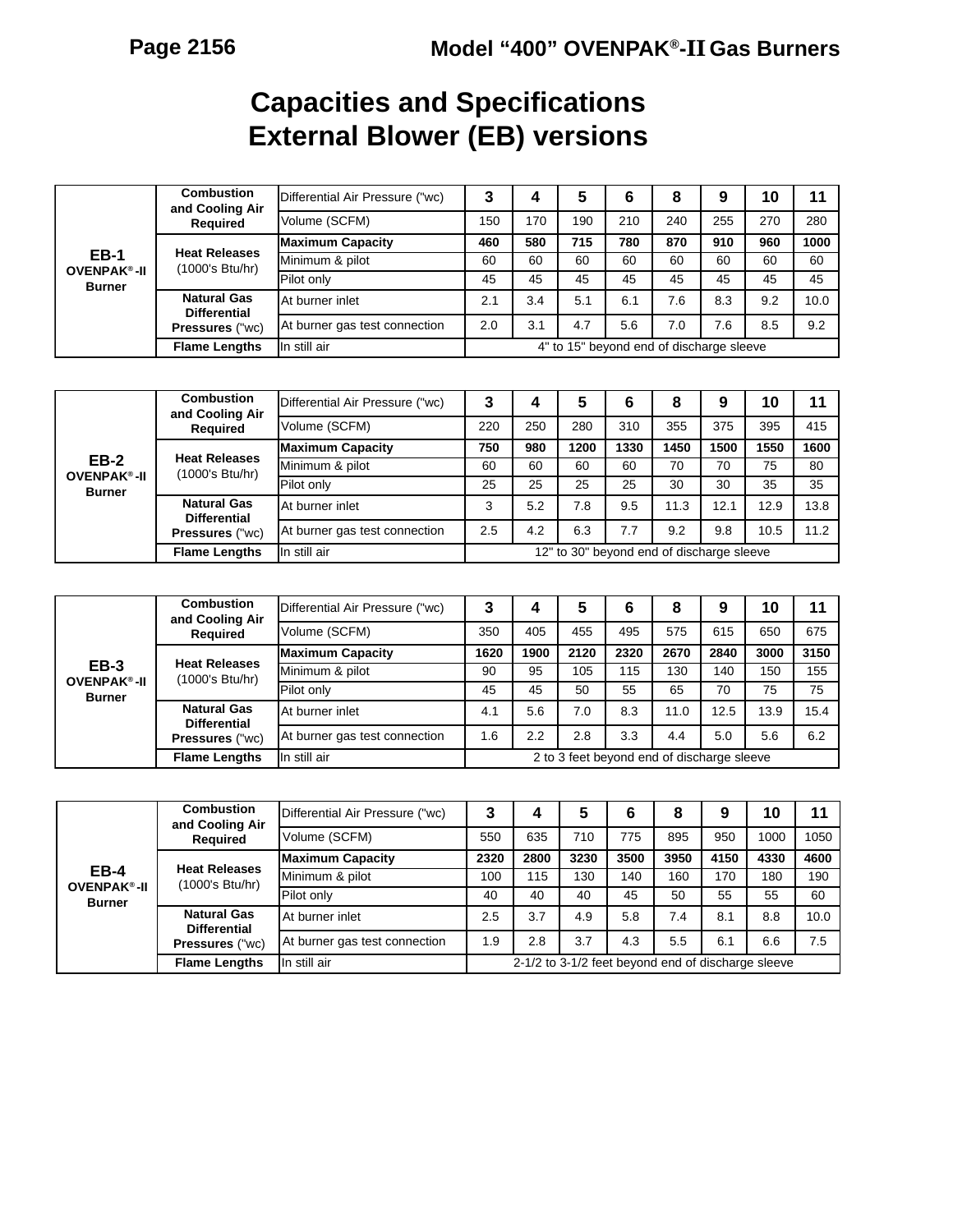# **Capacities and Specifications External Blower (EB) versions**

|                                   | <b>Combustion</b><br>and Cooling Air      | Differential Air Pressure ("wc) | 3                                          | 4    | 5    | 6    | 8    | 9    | 10   |      |
|-----------------------------------|-------------------------------------------|---------------------------------|--------------------------------------------|------|------|------|------|------|------|------|
|                                   | <b>Required</b>                           | Volume (SCFM)                   | 665                                        | 770  | 860  | 940  | 1080 | 150  | 1210 | 1270 |
|                                   |                                           | <b>Maximum Capacity</b>         | 2940                                       | 3500 | 3980 | 4420 | 5130 | 5450 | 5740 | 6000 |
| <b>EB-5</b><br><b>OVENPAK®-II</b> | <b>Heat Releases</b><br>(1000's Btu/hr)   | Minimum & pilot                 | 155                                        | 180  | 200  | 220  | 255  | 270  | 285  | 300  |
| <b>Burner</b>                     |                                           | <b>Pilot only</b>               | 25                                         | 30   | 35   | 35   | 40   | 45   | 50   | 50   |
|                                   | <b>Natural Gas</b><br><b>Differential</b> | At burner inlet                 | 2.2                                        | 3.1  | 4.0  | 4.9  | 6.6  | 7.5  | 8.3  | 9.1  |
|                                   | <b>Pressures ("wc)</b>                    | At burner gas test connection   | 1.3                                        | 1.8  | 2.3  | 2.9  | 3.9  | 4.4  | 4.8  | 5.3  |
|                                   | <b>Flame Lengths</b>                      | In still air                    | 3 to 5 feet beyond end of discharge sleeve |      |      |      |      |      |      |      |

|                    | Combustion<br>and Cooling Air             | Differential Air Pressure ("wc) | 3    | 5                                             | 8    |       | 16                                             | 18    | 22    | 24    |
|--------------------|-------------------------------------------|---------------------------------|------|-----------------------------------------------|------|-------|------------------------------------------------|-------|-------|-------|
|                    | <b>Required</b>                           | Volume (SCFM)                   | 975  | 1260                                          | 1590 | 1870  | 2250                                           | 2390  | 2640  | 2760  |
|                    |                                           | <b>Maximum Capacity</b>         | 4710 | 6700                                          | 9500 | 11200 | 13500                                          | 14300 | 15800 | 16500 |
| EB-6               | <b>Heat Releases</b><br>(1000's Btu/hr)   | Minimum & pilot                 | 335  | 390                                           | 490  | 575   | 695                                            | 735   | 815   | 850   |
| <b>OVENPAK®-II</b> |                                           | Pilot only                      | 100  | 100                                           | 100  | 115   | 140                                            | 145   | 165   | 170   |
| <b>Burner</b>      | <b>Natural Gas</b><br><b>Differential</b> | At burner inlet                 | 2.8  | 5.6                                           | 11.3 | 15.7  | 22.8                                           | 25.6  | 31.3  | 34.1  |
|                    | <b>Pressures ("wc)</b>                    | At burner gas test connection   | 2.0  | 4.0                                           | 8.1  | 11.2  | 16.3                                           | 18.3  | 22.3  | 24.3  |
|                    | <b>Flame Lengths</b>                      | In still air                    |      | 3 to 8 feet beyond end of<br>discharge sleeve |      |       | 8 to 12 feet beyond end of<br>discharge sleeve |       |       |       |

|                               | <b>Combustion</b><br>and Cooling Air      | Differential Air Pressure ("wc) | 3                                             | 5    | 8    |       | 16    | 18    | 22                                             | 24    |
|-------------------------------|-------------------------------------------|---------------------------------|-----------------------------------------------|------|------|-------|-------|-------|------------------------------------------------|-------|
|                               | <b>Required</b>                           | Volume (SCFM)                   | 975                                           | 1260 | 1590 | 1870  | 2250  | 2390  | 2640                                           | 2760  |
|                               |                                           | <b>Maximum Capacity</b>         | 4710                                          | 6700 | 9500 | 11200 | 13500 | 14300 | 15800                                          | 16500 |
| <b>EB-7</b>                   | <b>Heat Releases</b><br>(1000's Btu/hr)   | Minimum & pilot                 | 335                                           | 390  | 490  | 575   | 695   | 735   | 815                                            | 850   |
| <b>OVENPAK<sup>®</sup>-II</b> |                                           | Pilot only                      | 100                                           | 100  | 100  | 115   | 140   | 145   | 165                                            | 170   |
| <b>Burner</b>                 | <b>Natural Gas</b><br><b>Differential</b> | <b>At burner inlet</b>          | 1.8                                           | 3.6  | 7.3  | 10.1  | 14.8  | 16.6  | 20.2                                           | 22.1  |
|                               | <b>Pressures ("wc)</b>                    | At burner gas test connection   | 1.0                                           | 2.0  | 4.1  | 5.6   | 8.2   | 9.2   | 11.2                                           | 12.2  |
|                               | In still air<br><b>Flame Lengths</b>      |                                 | 3 to 8 feet beyond end of<br>discharge sleeve |      |      |       |       |       | 8 to 12 feet beyond end of<br>discharge sleeve |       |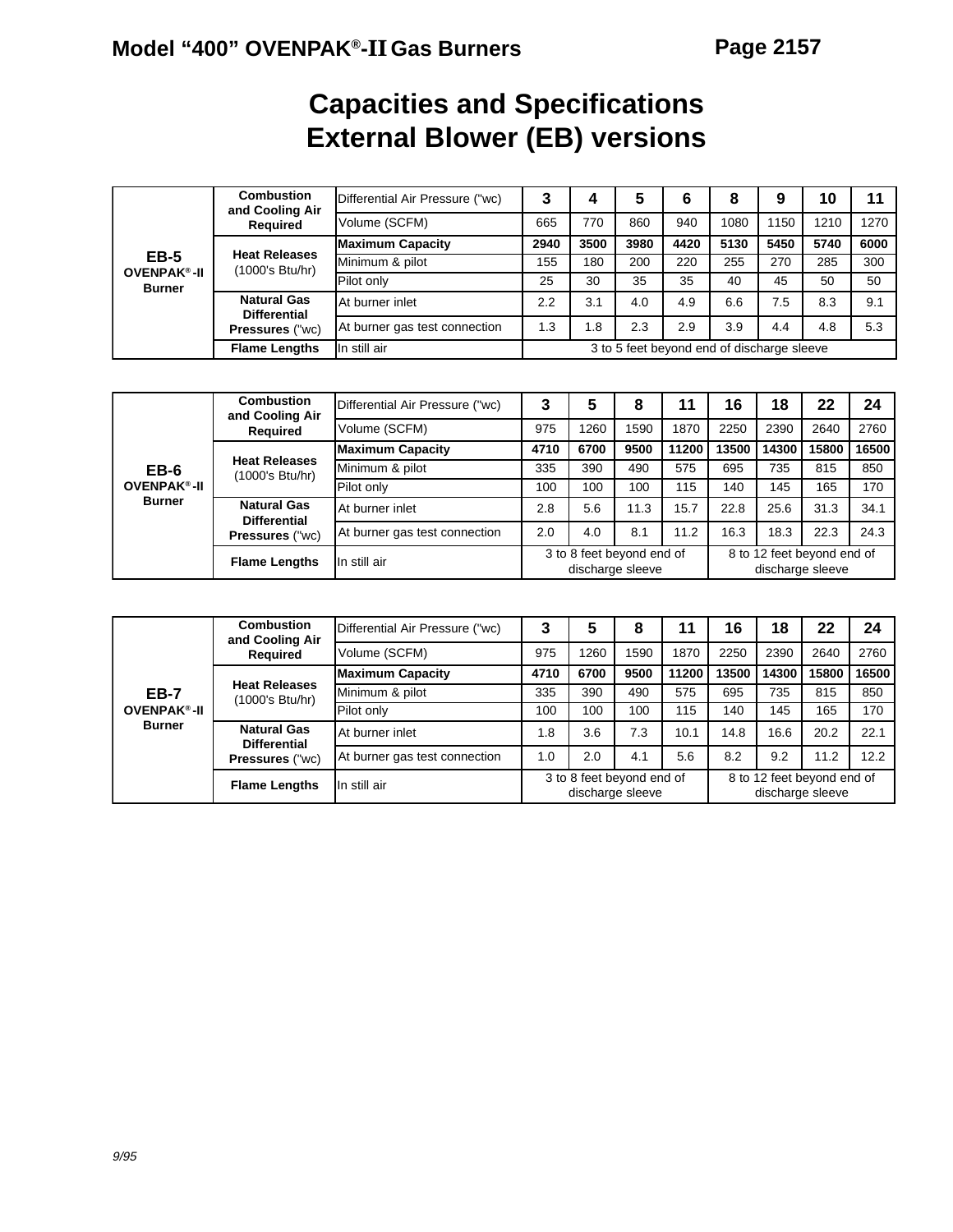# **Accessory Options**

#### **Air filter assemblies and silencers**

**Air filter assemblies** help to trap airborne particulate matter. They are offered with washable replaceable filter elements or with permanent metallic elements. Filters mount onto OVENPAK®-II Burner's blower housing and surround the combustion air inlet.

**Filter silencers** help reduce noise levels. They physically become a part of the OVENPAK®-II Burner's filter housing and enclose the combustion air inlet (as shown in photograph at right). They **must** be furnished in conjunction with a filter element assembly described above.

| Sound levels from actual      |
|-------------------------------|
| tests conducted at full-rated |
| 60 Hz capacity are shown in   |
| table at right. Measurements  |
| are the average maximum at    |
| high fire for standard burner |
| (natural gas, 8" discharge    |
| sleeve).                      |

| Burner | <b>Sound Level</b> |
|--------|--------------------|
| Size   | (dBA)              |
| 405    | 80                 |
| 408    | 83                 |
| 415    | 84                 |
| 425    | 86                 |
| 435    | 86                 |
| 445    | 90                 |
| 456    | 90                 |
| 470    | 93                 |
| 487    | 93                 |



Model 415 OVENPAK®-II Burner assembly with combustion air filter assembly (including replaceable foam filter element). **Permanent metallic filter element** may be substituted for standard foam filter element at extra cost.

When accessories and/or options are added, use the following guidelines to calculate sound levels.

| add 2 dB (3dB)       |
|----------------------|
| subtract 2 db (1 dB) |
| add 2 dB             |
| subtract 2 dB        |
| add 4 dB             |
|                      |

Combine the adds and subtracts for net change when calculating sound levels with more than one of these options/accessories. (Example: A burner with silencer and operating on propane would be 2 dB louder.)

Silencer includes filter element as standard. **NOTE:** Background may affect on-site

measurements.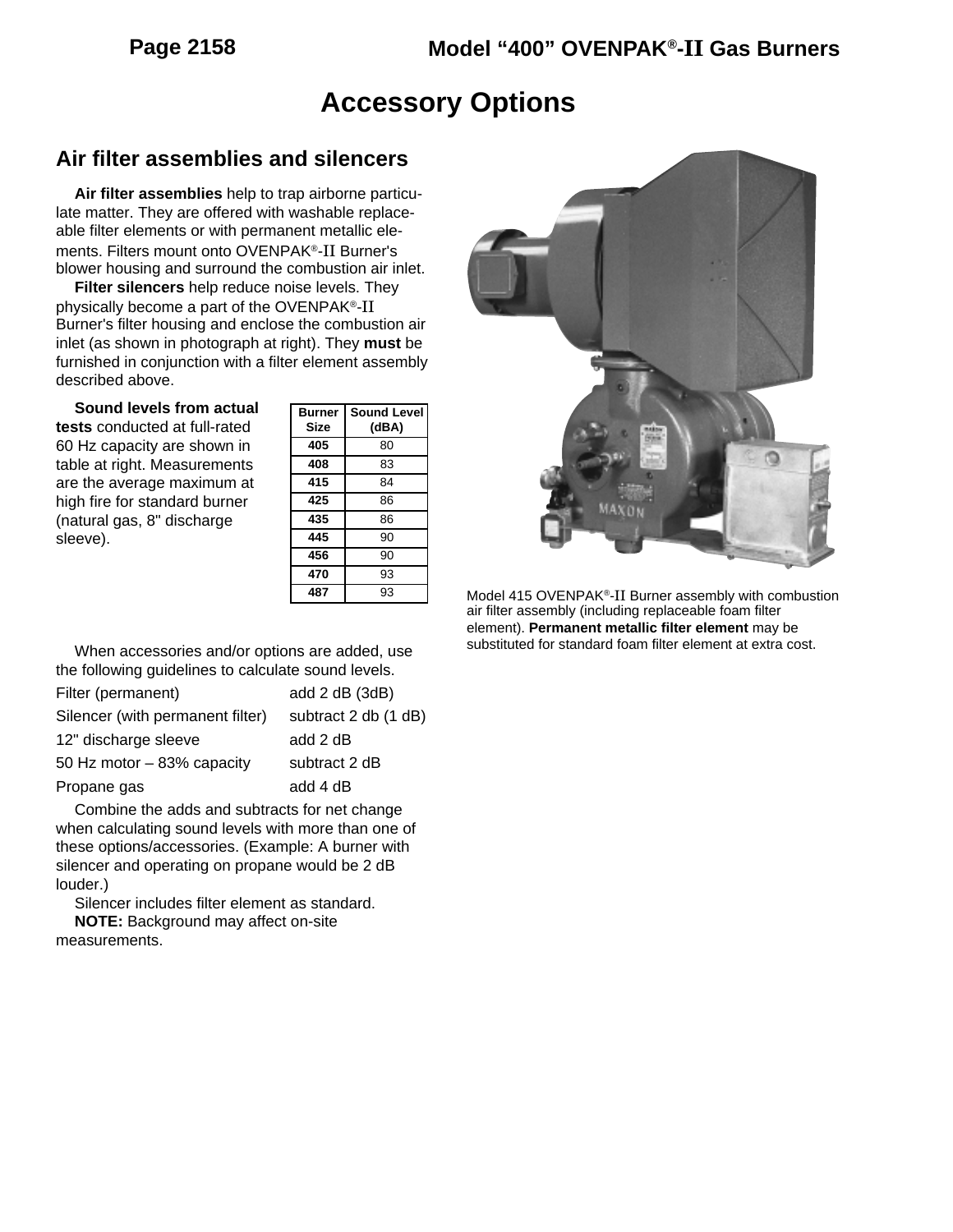### **Model "400" OVENPAK®-II Gas Burners Page 2159**

# **Accessory Options**

#### **Auxiliary Switches**

**Low Fire (or Set Position) Switch Assembly** includes one cam-actuated switch (2 SPST circuits) which can be set to open a circuit when burner leaves minimum (or set) position. It meets NEMA #4/IP665 standards for weatherproof, outdoors, non-hazardous locations.

**High and Low Fire Position Switch Assembly** includes 2 cam-actuated switches (each with 2 SPST circuits). One switch may be field-set to activate at high fire position, while the other is set to activate at low fire position.



Optional high and low fire position switch set shown on OVENPAK®-II Burner assembly

**Air Butterfly Position Switch Set** provides one switch (2 SPST circuits) to monitor physical movement and/or position of OVENPAK®-II Burner's air butterfly control valve.

**Discharge Sleeves** are available in 3 versions:

- **Standard sleeve** is 8" long, made of #310 SS, and is suitable for downstream temperatures up to 1000°F (538°C).
- **For higher velocities,** specify 12" long sleeve made of #310 SS for downstream temperatures up to 1000°F (538°C).
- **For higher downstream temperatures** between 1000°F (538°C) and 1500°F (816°C), specify 8" long, #RA 330 SS sleeve.

**Oven Wall Adapter Plate** provides a means of mounting an OVENPAK®-II Burner in place of an older style Model "400" OVENPAK® Burner.



#### **Oven wall adapter plate dimensions** (in inches)

| Discharge sleeve<br>diameter | 6"    | 8"    | 10"   | 12"   |  |
|------------------------------|-------|-------|-------|-------|--|
|                              | 3.62  | 4.44  | 5.62  | 6.69  |  |
| в                            | 5.12  | 6.12  | 6.69  | 8.25  |  |
| C.                           | 10.25 | 12.25 | 13.38 | 16.50 |  |
|                              | 7.28  | 9.34  | 11.25 | 13.25 |  |
|                              | 8.75  | 10.50 | 12.31 | 14.75 |  |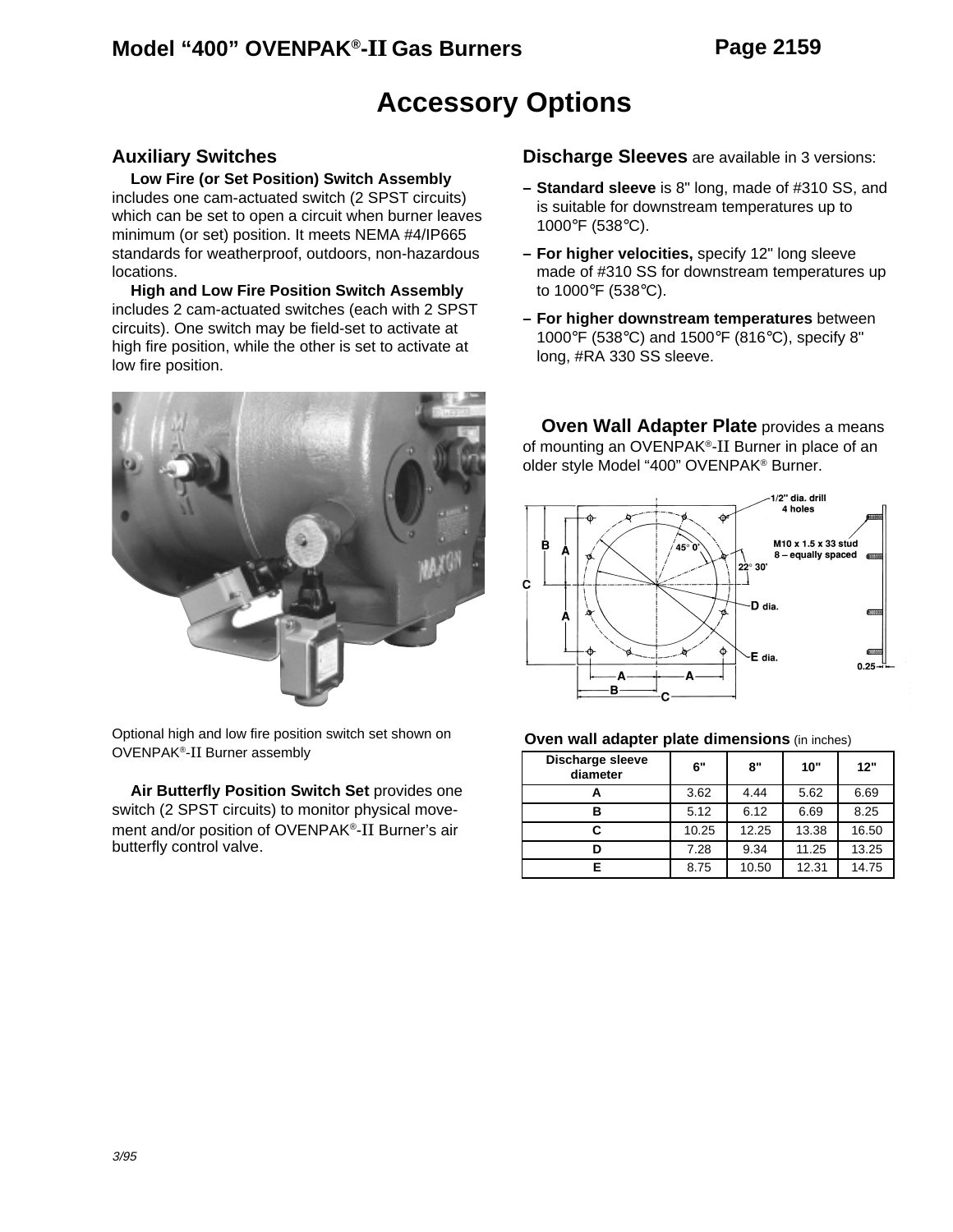# **OVENPAK®-II Burner Configurations**

**Maxon OVENPAK®-II Burner provides additional application flexibility with multiple component arrangements. The standard configuration illustrated in the center of this page may easily be switched to any of these other configurations to accomodate fieldsite space requirements.**





**Figure 1** Blower scroll case to LEFT with control motor on RIGHT



**Figure 2**

Combustion air filter housing to LEFT with control motor on RIGHT



**Figure 3** Blower scroll case to RIGHT with control motor on RIGHT



**Figure 4** Combustion air filter housing to RIGHT with control motor on LEFT

**NOTE: Optional switch sets are always on opposite side from mounted control motor**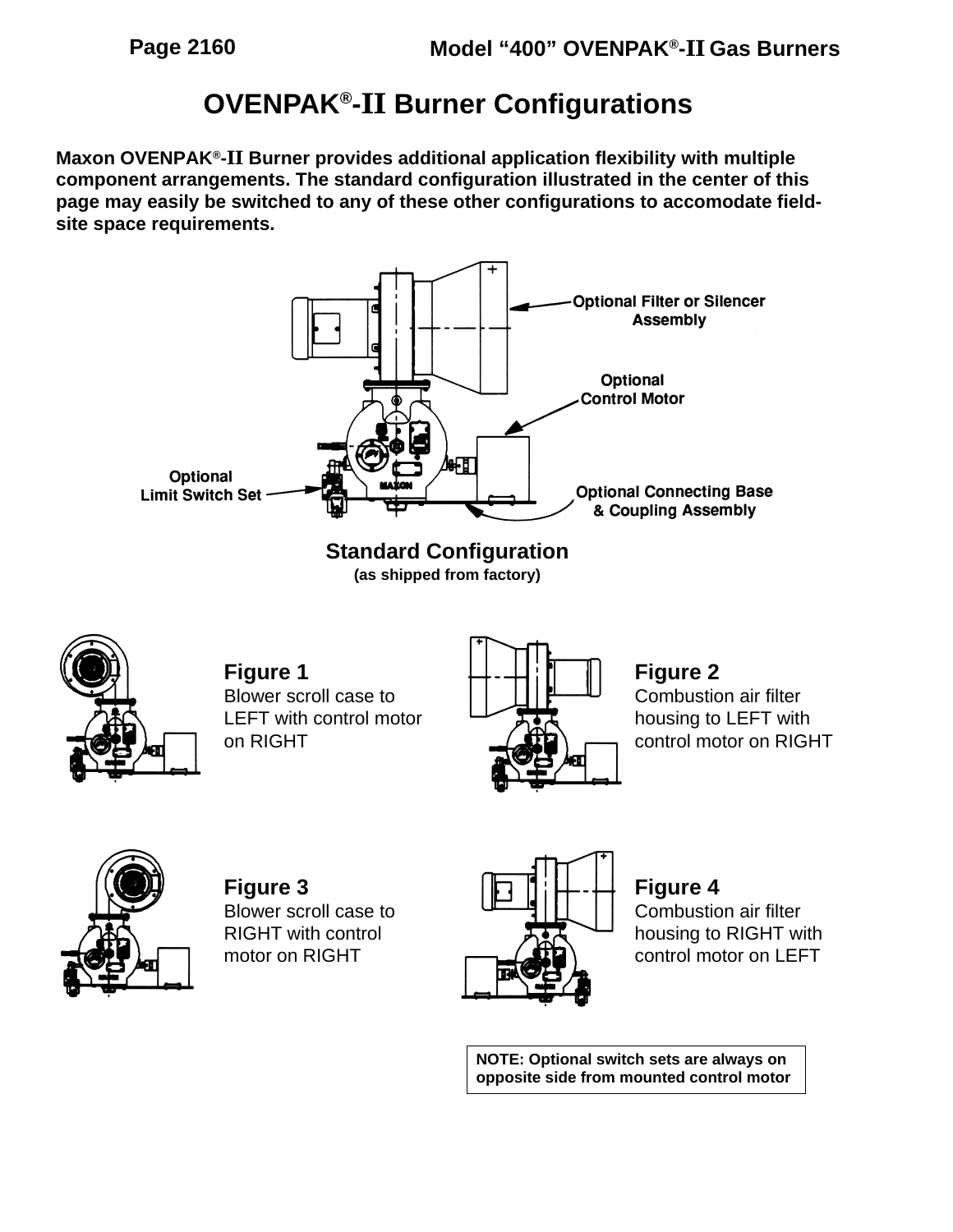### **Dimensions** ( in Inches) **Model "400" OVENPAK®-II Burners**



425 through 487 OVENPAK®-II

| <b>Model</b> | A     | в    | С    | D     | Е     | F     | G     | н         | J    | κ     |       | М     | N    | P     |
|--------------|-------|------|------|-------|-------|-------|-------|-----------|------|-------|-------|-------|------|-------|
| 405          |       |      |      |       |       |       |       |           |      | 6.25  | 10.0  | 9.38  |      | 10.38 |
| 408          | 15.25 | 7.88 | 7.25 | 18.62 | 19.75 | 11.75 | 11.19 |           | 8.0  |       |       |       | 4.00 |       |
| 415          |       |      |      |       |       |       |       | $1 - 1/4$ |      | 8.31  | 12.0  | 9.31  |      | 10.31 |
| 425          | 16.25 | 7.81 | 7.88 | 23.3  | 27.4  | 17.25 | 11.44 | $1 - 1/2$ | 7.85 | 10.25 | 13.31 | 10.94 | 6.06 | 11.94 |
| 435          |       |      |      |       |       |       |       |           |      |       |       |       |      |       |
| 445          |       |      |      | 26.7  | 30.0  |       | 14.44 | 2         |      |       |       |       |      |       |
| 456          | 15.06 | 6.69 | 6.81 |       |       | 17.38 | 15.38 |           | 7.62 | 12.25 | 16.25 | 15.56 | 6.44 | 16.56 |
| 470          |       |      |      | 28.9  | 31.2  |       | 16.44 | 3         |      |       |       |       |      |       |
| 487          |       |      |      |       |       |       | 17.31 |           |      |       |       |       |      |       |

| <b>Model</b> | R     | s    |       | U    | v    | W    | χ    | v    |       | BB   | <b>CC</b> | DD   | EE   | FF   |
|--------------|-------|------|-------|------|------|------|------|------|-------|------|-----------|------|------|------|
| 405          | 8.25  |      | 8.75  |      | 5.31 | 3.12 |      |      |       |      |           |      |      |      |
| 408          |       | 8.81 |       | 6.81 |      |      | 7.25 | 5.88 | 13.06 | 14.0 | 8.5       | 2.81 | 1.62 | 3.31 |
| 415          | 7.5   |      | 10.5  |      | 5.25 | 3.88 |      |      |       |      |           |      |      |      |
| 425          | 8.81  | 7.81 | 12.31 | 7.19 | 5.31 | 4.31 | 7.88 | 8.31 | 17.62 | 23.2 | 11.31     | 6.06 |      | 4.31 |
| 435          |       |      |       |      |      |      |      |      |       |      |           |      |      |      |
| 445          |       |      |       | 6.38 |      |      |      |      |       |      | 13.44     | 5.5  | .75  |      |
| 456          | 10.56 | 9.69 | 14.75 |      | 8.88 | 3.69 | 6.81 | 9.88 | 23.6  | 25.1 |           |      |      | 4.69 |
| 470          |       |      |       | 6.94 |      |      |      |      |       |      | 17.38     | 4.31 |      |      |
| 487          |       |      |       |      |      |      |      |      |       |      |           |      |      |      |

#### **NOTE: All OVENPAK®-II Burners use ISO standard (metric) fasteners**

**Pipe threads on this page conform to NPT (ANSI Standard B2.1)**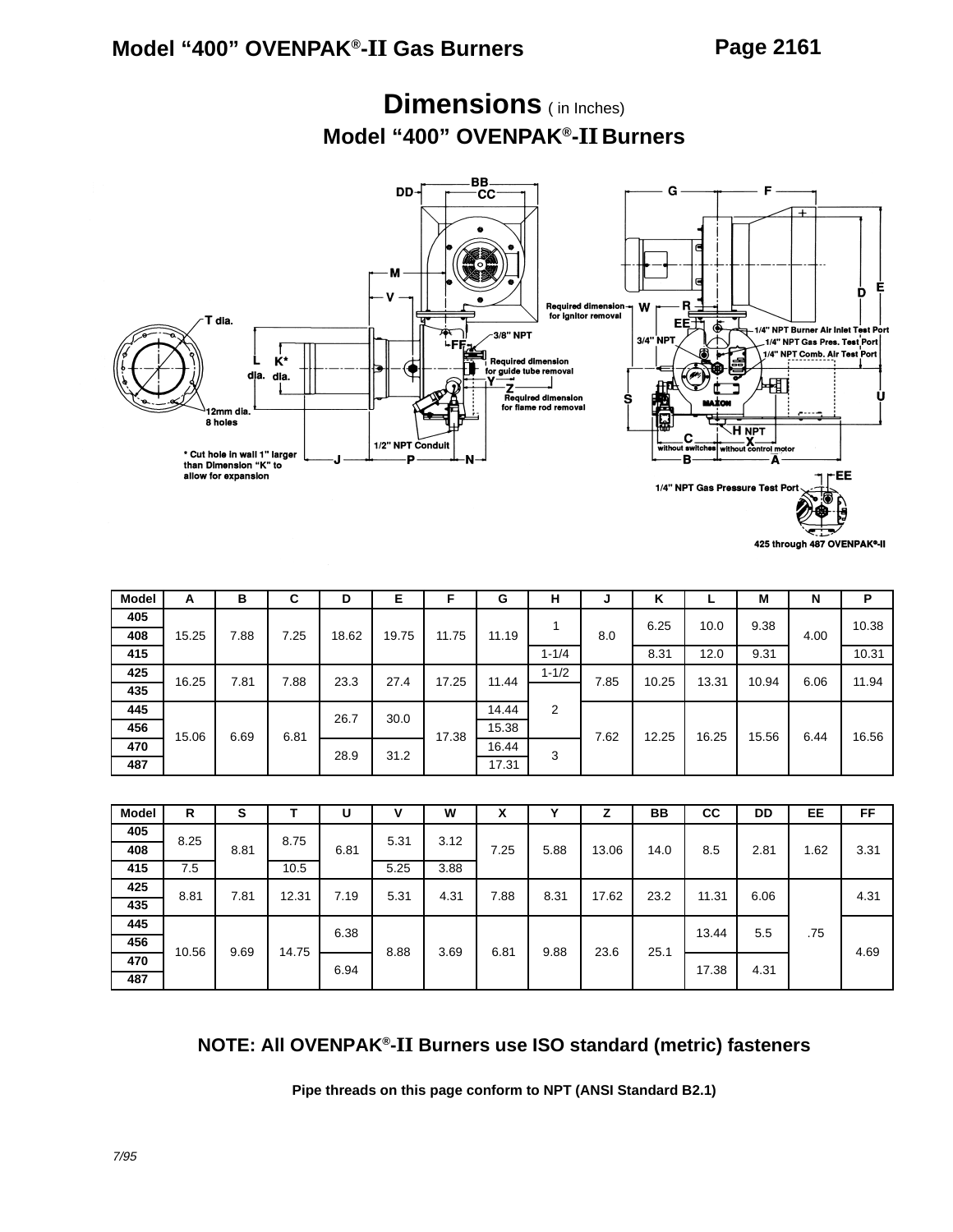

**Dimensions** (in Inches)

| <b>Model</b> | A     | в    | ⌒<br>v | E     | н         | ◡    | v<br>n |       | M     | Ν    | Р     | R     | s    |
|--------------|-------|------|--------|-------|-----------|------|--------|-------|-------|------|-------|-------|------|
| <b>EB-1</b>  |       |      |        |       |           |      | 6.25   | 10.0  | 9.38  |      | 10.38 | 8.25  |      |
| <b>EB-2</b>  | 15.25 | 7.88 | 7.25   | 11.5  |           | 8.0  |        |       |       | 4.06 |       |       | 8.81 |
| <b>EB-3</b>  |       |      |        |       | $1 - 1/4$ |      | 8.31   | 12.0  | 9.31  |      | 10.31 | 7.5   |      |
| EB-4         | 16.25 | 7.81 | 7.88   | 15.5  | $1 - 1/2$ | 7.85 | 10.25  | 13.31 | 10.94 | 6.06 | 11.94 | 8.81  | 7.81 |
| <b>EB-5</b>  |       |      |        |       | っ         |      |        |       |       |      |       |       |      |
| <b>EB-6</b>  | 15.06 | 6.69 | 6.81   | 16.56 |           | 7.62 | 12.25  | 16.25 | 15.56 | 6.44 | 16.56 | 10.56 | 9.69 |
| <b>EB-7</b>  |       |      |        |       | 3         |      |        |       |       |      |       |       |      |

| <b>Model</b> |       | υ    | v    | W    | ᄉ    |      |       | EE  | FF   | GG   | HH              | JJ    | KK   |
|--------------|-------|------|------|------|------|------|-------|-----|------|------|-----------------|-------|------|
| <b>EB-1</b>  | 8.75  |      | 5.31 | 3.12 |      |      |       |     |      |      |                 |       |      |
| <b>EB-2</b>  |       | 6.81 |      |      | 7.25 | 5.88 | 13.06 | .62 | 3.31 | 6.69 | 7 <sub>mm</sub> | 6.25  | 4.5  |
| <b>EB-3</b>  | 10.5  |      | 5.25 | 3.88 |      |      |       |     |      |      |                 |       |      |
| <b>EB-4</b>  | 12.31 | 7.19 | 5.31 | 4.31 | 7.88 | 8.31 | 17.62 |     | 4.31 | 8.50 |                 | 8.25  | 6.62 |
| <b>EB-5</b>  |       |      |      |      |      |      |       | .75 |      |      | 12mm            |       |      |
| <b>EB-6</b>  | 14.75 | 6.38 | 8.88 | 3.69 | 6.81 | 9.88 | 23.6  |     | 4.69 | 9.50 |                 | 10.25 | 8.62 |
| <b>EB-7</b>  |       | 6.94 |      |      |      |      |       |     |      |      |                 |       |      |

#### **NOTE: All OVENPAK®-II Burners use ISO standard (metric) fasteners**

**Pipe threads on this page conform to NPT (ANSI Standard B2.1)**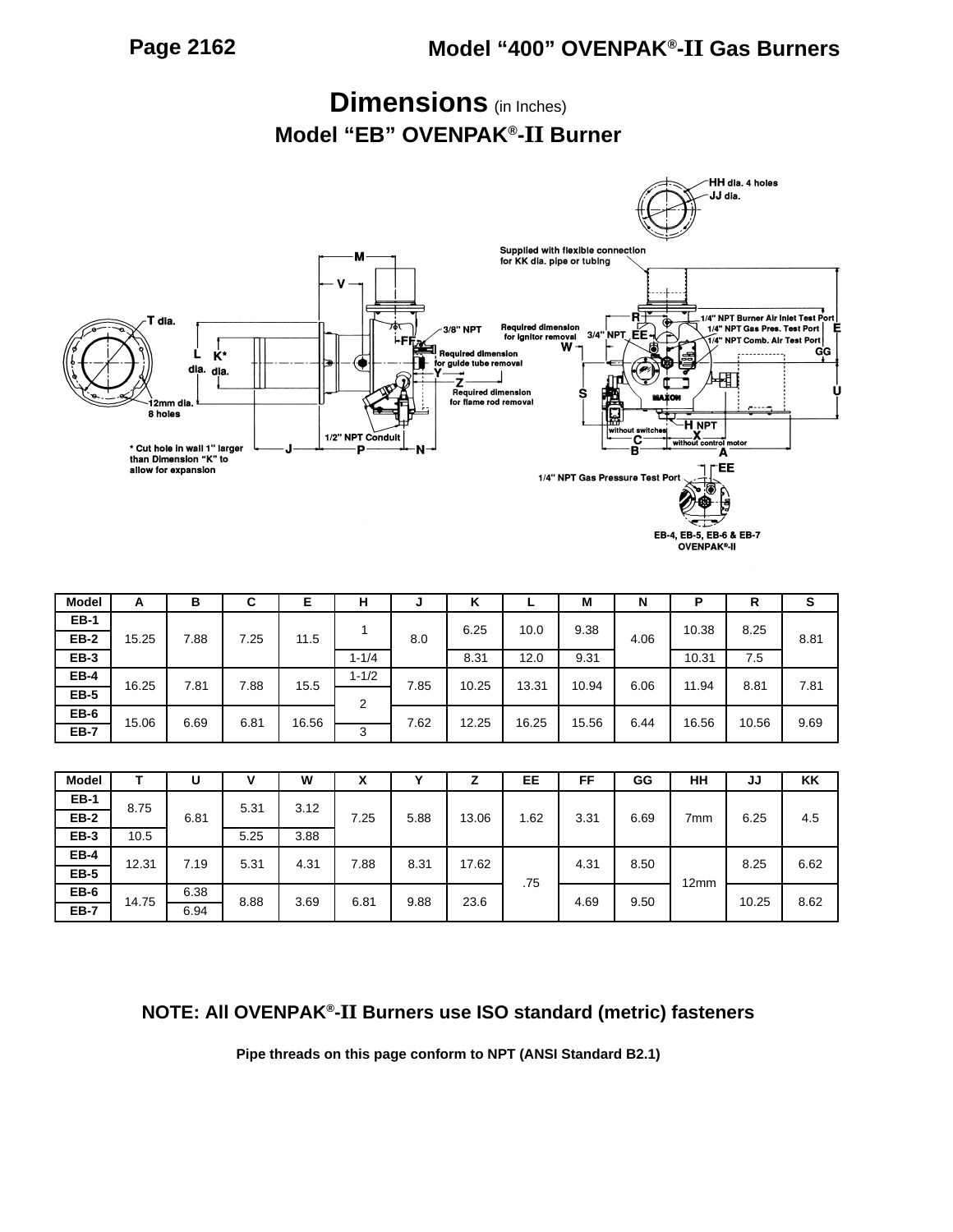

# **Component Identification**



#### **Suggested spare parts**

- Spark Ignitor Discharge Sleeve
- Flame Rod, if used Oven Wall Gasket
- 
- 
- Impeller Mixing Cone
- Gas/Air Valve Linkage Kit
- **To order parts** for an existing OVENPAK®-II Burner assembly, list:
- 1. Name(s) of part(s) from above illustration
- 2. Quantity of each required
- 3. OVENPAK®-II Burner nameplate information:
	- size of burner
	- assembly number and date
	- Factory Order number
- 
- Motor Filter Elements, if used
	-